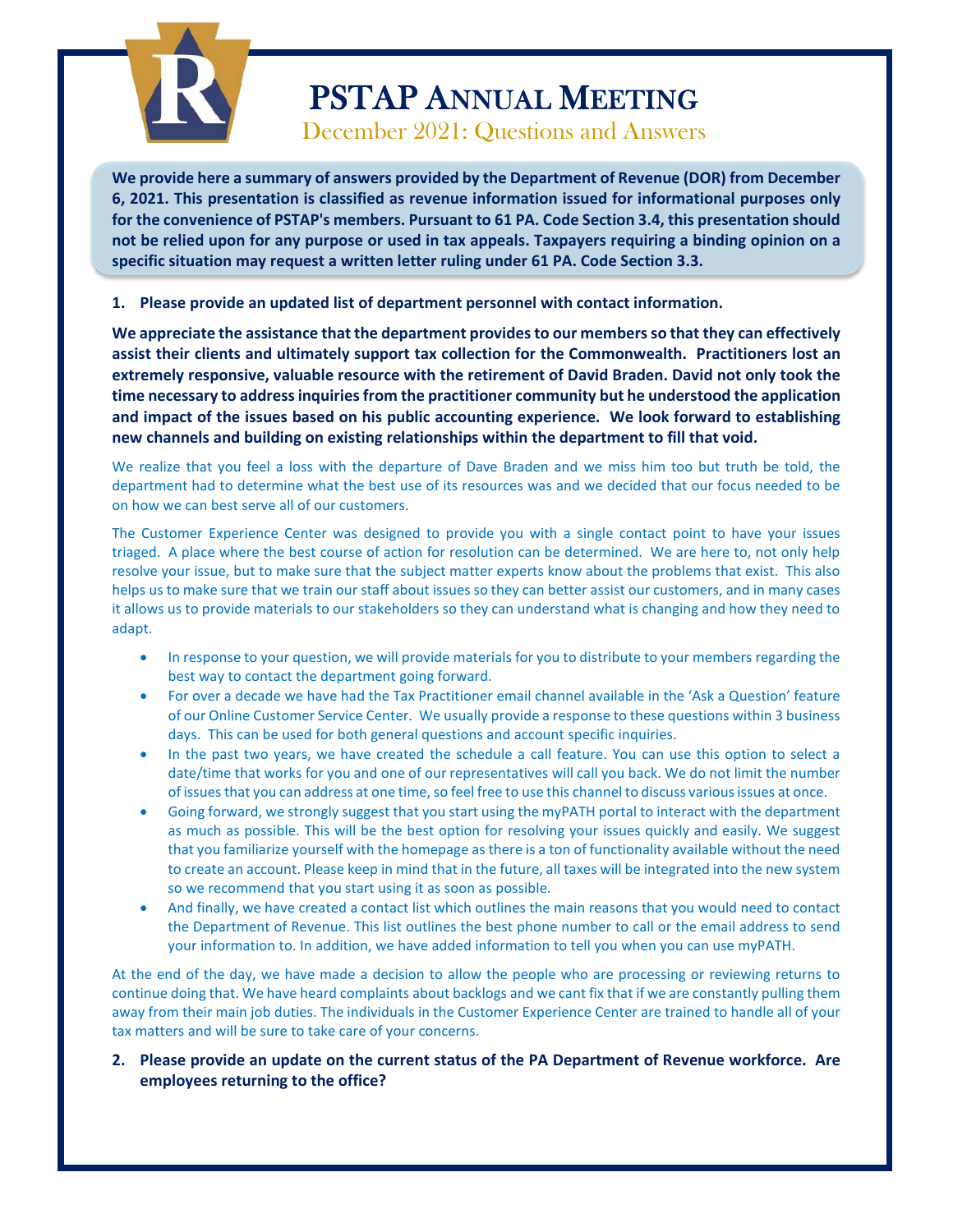

Department of Revenue employees have been fully returned to work since August of 2020. Approximately 80% of our workforce will remain teleworking permanently, while 20% have returned to offices.

#### **Will any changes be made to improve communication channels?**

We will need additional information as to what communication channels are not currently working.

#### **Will any of the regional offices be reopened?**

Regional offices have been reopened since the fall of 2020.

**Practitioners are reporting long telephone wait times and/or an inability to communicate with the department. Please provide any appropriate guidance that we can share with the practitioner community regarding communication channels.** 

Due to a number of factors, the department had been seeing long delays in the processing of PIT refunds and PTRR rebates. As a result, call wait times were often exceeding 25 minutes. We have worked our way through PTRR backlogs and have made significant improvements with PIT refunds. Call wait times are beginning to drop.

### **3. Is the Original Issue Discount (OID) on a PA municipal bond considered tax-exempt interest?**

Normally, we don't tax interest from PA or US obligations. So, if the OID income is considered imputed interest and since we don't tax PA bond interest, we would not tax OID interest income on a PA bond.

### **4. If two spouses are divorcing and one spouse wants to buy out the other spouse in their personal vacation home, does that create tax consequences to the spouse who is being bought out?**

Regardless of the scenario, this is a sale of property transaction. Since the property was owned by both parties involved, the cost basis would be split 50/50. The "seller" would take the payment received and subtract out their 50% share of the cost basis to determine the gain or loss for tax reporting purposes. The "purchaser" would then assume full ownership of property and make the necessary adjustments to the cost basis based on the purchase of the other 50%.

### **Please address the question regarding both of the following scenarios: (a) the buy out is at fair market value; (b) the buy out is substantially less than fair market value.**

The department doesn't get involved whether the sale price is at fair market value. We would only look at what was given in exchange.

## **5. Under what circumstances does PA allow an installment sale treatment for Goodwill or Covenants Not to Compete?**

The installment sales method cannot be used to recover basis for the sale of intangibles. Installment payments for the sale of intangible assets are reported when received or constructively received, and cost recovery method is used to recover basis. The only exception to this rule is when a promissory note is given for the payment of the full sale price and that note is assignable. In those cases, the note is treated as the equivalent of cash and the entire sale price must be reported in the year of sale. You don't wait to receive the installment payments.

### **6. How does an employee substantiate W-2 wages when his/her employer has gone out of business and cannot be located AND employee has not received a W-2?**

The following instruction is listed on page 10 of the PA-40 instruction booklet: If you do not have a Form W-2 or a federal substitute W-2, Form 4852, you must submit evidence of your PA compensation and tax withheld by providing pay stubs and a statement identifying your employer and the reason you do not have a Form W-2. Please submit legible photocopies. Keep your original documents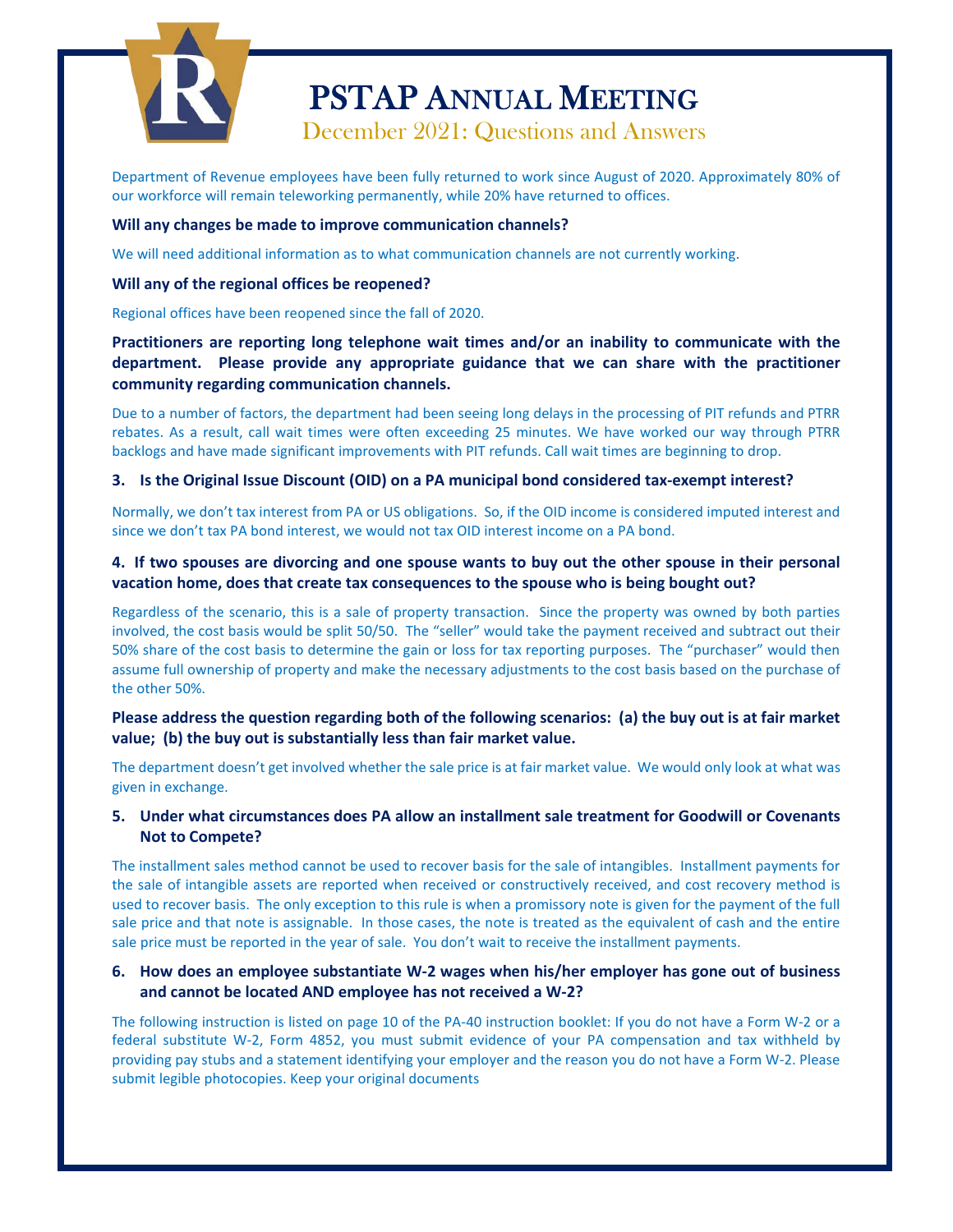

**7. Under what circumstances does a new sales tax ID need to be obtained by an estate in the event a sole proprietor dies? Is there a period of time in which the estate can use the current sales tax id to wrap up the business?** 

Technically licenses are non-transferrable so a new registration should be done right away.

**8. What is the timeframe to obtain a PA Clearance Certificate and is there a process to have it expedited?** 

If referring to an REV-181 clearance certificate, 3-6 months is the current best estimate for timeframe. Currently we offer no way to expedite processing.

**9. Once emergency pandemic rules are lifted (post COVID) how will the department determine nexus for employees who continue to work from home? How will the department apply nexus to the corporate net income tax and sales and use tax?**

We have issued guidance on our website at **[www.revenue.pa.gov/COVID19/Telework.](http://www.revenue.pa.gov/COVID19/Telework)**

#### **10. Is Pennsylvania currently offering any tax credits for volunteer firefighters?**

There is no Personal Income Tax credit for Volunteer Firefighters

**11. How can a tax practitioner be certain an individual is from the PA Department of Revenue when they return a call using the call-back option? This is particularly important when calls are being returned to a general number and not a direct number to the individual who scheduled the call back.** 

If you are using the Schedule-A-Call feature on our website, you should be using a direct dial number, as use of a general line will most likely cause problems with connection the call.

As for validating whether the caller is a DOR employee, the call back voice recording identifies that this is a call from the PA Dept of Revenue. Once connected, our team should provide you their name and agent number. If you have concerns with the authenticity of our agents, I would suggest that you use the Tax Practitioner email option in the 'Submit-A-Question' feature of our Online Customer Service Center.

**12. There have been many questions about the taxability of various grants in recent months. The department has provided some feedback to us as we have requested specific information. Can you please provide guidance on PA Cares Grants, CDFI and the grants for childcare centers? Has the department developed a definition that could help practitioners determine the taxability of the various grants?** 

**[Coronavirus Aid, Relief, & Economic Security \(CARES\) Act: Pennsylvania Taxability \(pa.gov\)](https://www.revenue.pa.gov/COVID19/Documents/cares_act.pdf)**

- The department has published guidance on the CARES Act monies.
- The department has published guidance relating to CDFIs.

#### **[COVID-19 Information \(pa.gov\)](https://www.revenue.pa.gov/COVID19/Pages/default.aspx)**

• Commonwealth Hospitality Industry Recovery Program (CHIRP)

Act 1 of 2021 provided for county block grants. Applications should be made to the county Certified Economic Development Organizations (CEDOs) and Community Development Financial Institutions (CDFIs). Grants are not taxable to Pennsylvania Personal Income Tax (PIT) or Corporate Net Income Tax (CNIT). Questions about the application process should be directed to the county CEDOs and CDFIs.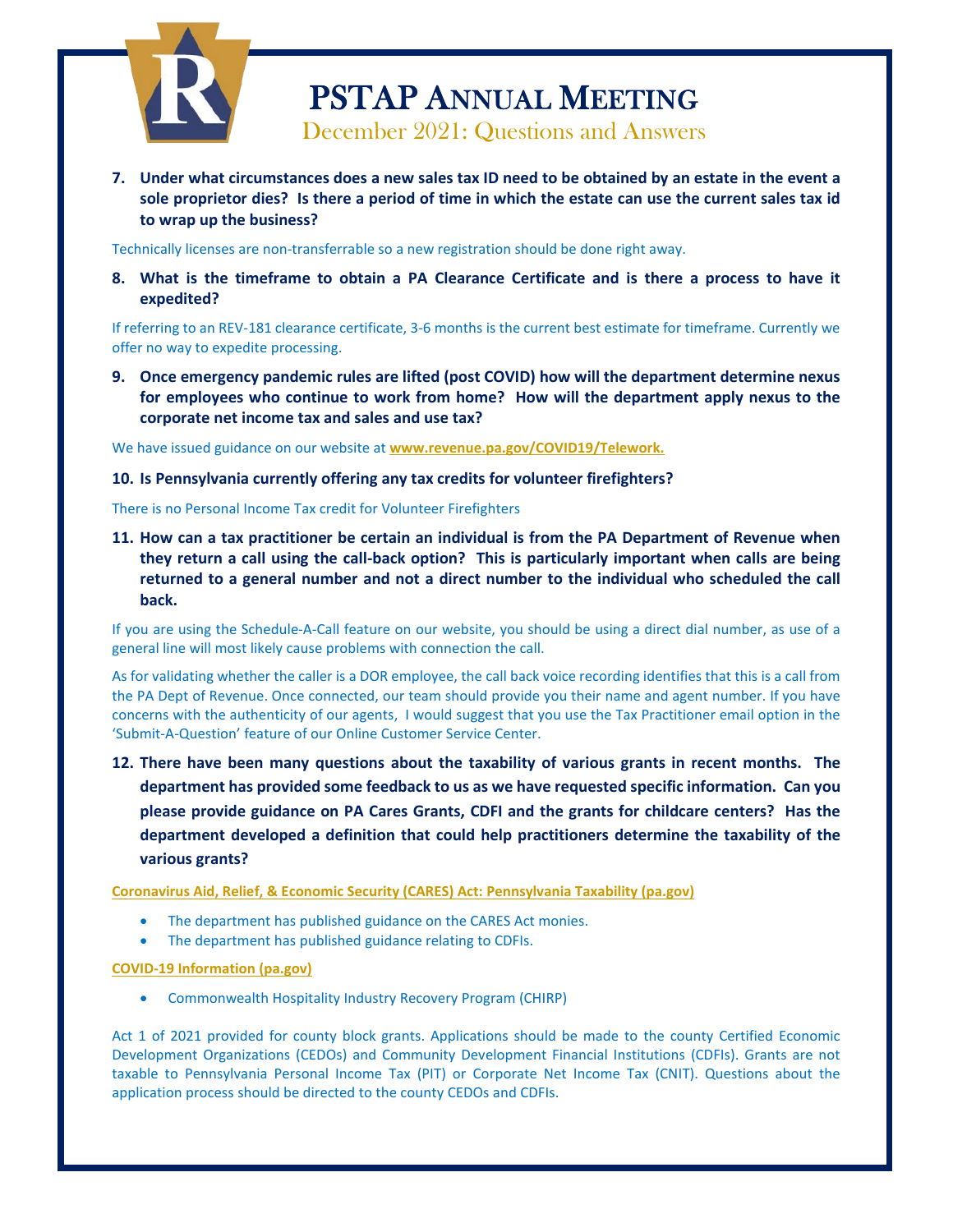

Grants are generally not taxable unless they would fall within one of the taxable classes of income, but that has to be determined on a case by case basis. There are several different types of grants to childcare centers. Please provide more information on this grant.

### **13. Does PA allow Section 179 on Qualified Improvement Property?**

The PIT statute related to Section 179 deduction is linked to the FIT law as it existed at the time the property is placed in service or 12/31/97. Because Qualified Improvement Property did not exist as of 12/31/97, then it could not be considered "property commonly referred to as Section 179" property for purposes of the PA deduction.

### **14. If an S-Corporation had no activity and never filed a return, what penalties would be assessed upon filing the first return containing activity?**

More information would be helpful, but if the entity truly had no activity and no income, there would be no requirement to file, and no penalties could be imposed. Obviously, if there is no income, there is also no need to withhold, and no penalty could be imposed for not withholding.

**15. Client has an S-Corp which recognized a large gain on the sale of a PA property which was only reported to the S-Corp via an Investment K-1 at the end of August 2021. The S-Corp return was on extension and was filed by 9/15 as well as the non-resident tax payment for the H&W FL shareholders (previously PA residents @ 50% each). They have received a 30% penalty for late payment of the non-resident taxes withheld. Is there either a safe harbor or revenue section to cite which would allow me to successfully appeal this late penalty since the gain was not known until late August or is the PA rule pretty much "cut and dry" that the payment must be made no later than 4/15 on a calendar year S-Corp to avoid this penalty on pass-throughs? I understand that the interest must be paid by statute. I have been unable to find any exceptions for the abatement.** 

Pennsylvania statute requires S corporations to withhold tax on PA-source income allocable to a nonresident shareholder. It also requires the withholding must be paid by the 15th day of the fourth month after the end of the tax year. The statute also provides a mechanism for taxpayers to request abatement of these penalties by filing a petition with the Board of Appeals. The Board of Appeals can abate penalties in situations where it believes relief should be granted; those decisions are made based on the facts and circumstances of each situation.

#### **16. When does the PA Department of Revenue issue Identity Verification Letters?**

Due to concerns with fraudulent activity, the department does not publicly release what generates the selection of a taxpayer to receive an identity verification letter.

#### **17. When does the PA Department of Revenue issue Application of Credit Notices?**

Once the department has processed the return and carried forward a credit the following period.

**18. As PSTAP has formerly communicated, there has been much confusion regarding the wording of the Application of Credit Notice, specifically the use of the word "examination." We would like to see the wording modified. Below is the suggestion we submitted in June 2021. Please advise if there are plans to change the wording or provide additional clarification to taxpayers regarding the use of the word "examination" so that they don't think they have been flagged and/or audited.** 

**We received the return you filed. This notice will confirm your overpayment of \$XXX which will be carried forward and credited to the next tax period.**

The wording on this notice was updated effective August 28, 2021. The word Examination has been removed.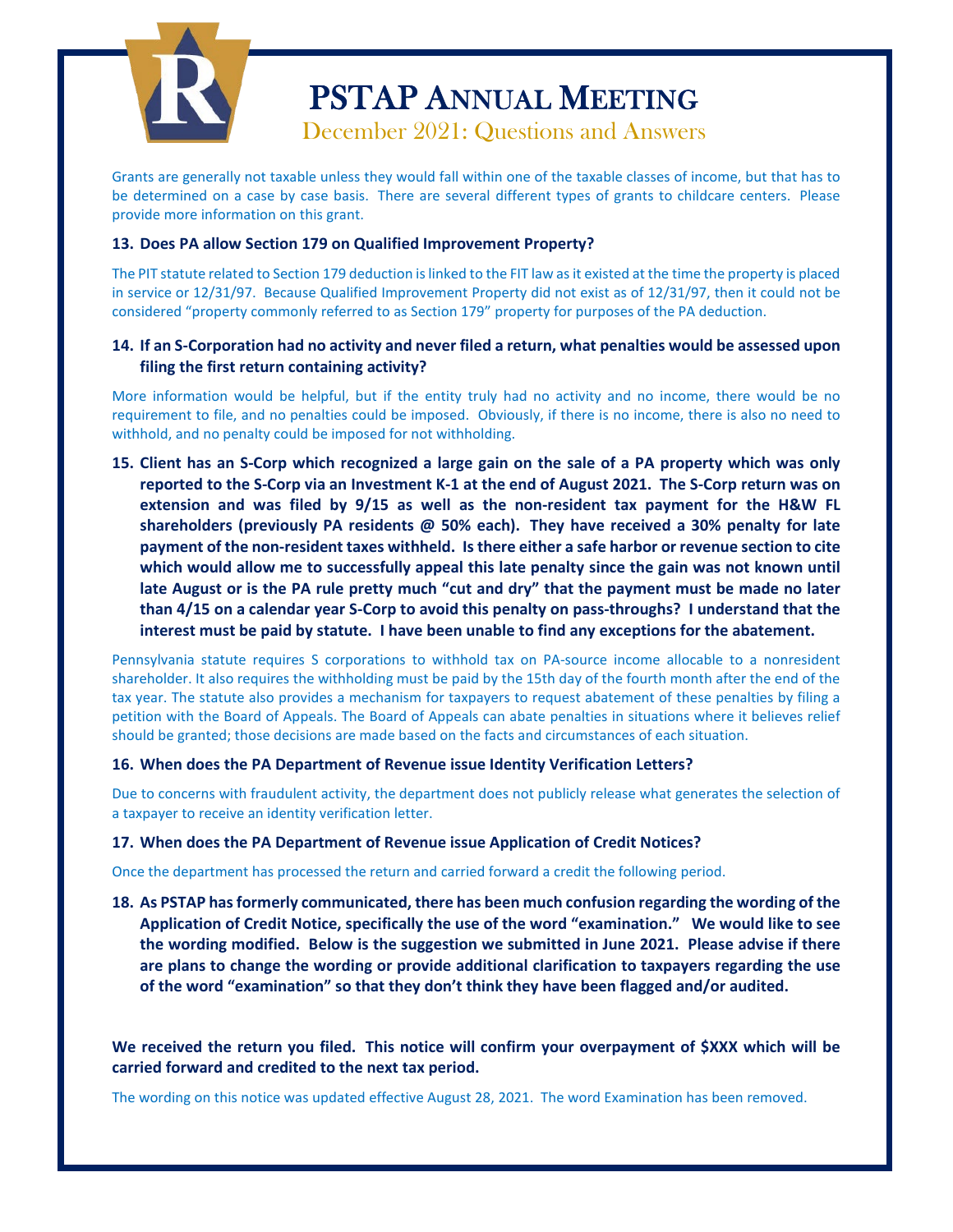

**19. The need for many calls to the department could be eliminated if the department would provide appropriate explanation when they send letters that impose additional tax. I experienced a particularly frustrating situation this year: I scheduled a call with the DOR to ask why there was additional tax. I couldn't send a response without first understanding what adjustment was made. The PA DOR representative I called could only tell me it had to do with a credit related to Maryland. She said the notes on the file were unclear so she couldn't tell me anything more. I wrote a letter based on only this information asking for a clearer explanation and never received a response. This was during tax season 2020. Now, I have another shareholder of the same corporation who just received a similar letter - just a bill for additional tax with no explanation. Sorry, I know I'm not to speak about a particular client, but these types of letters are systemic. By comparison, letters from the IRS and NJ will at least show you why the adjustment was made so you can go back and review to determine whether you agree with the adjustment and can prepare a substantive response. It seems like eliminating the need for "information gathering" calls to the department would be in the best interest of everyone involved.**

Typically, when an adjustment is made by the department two notices are generated to the taxpayer. The first notice provides the period financials as well as a descriptions and amounts of penalties and interest that may have been generated, etc. The second notice is an Adjustment Summary that provides the reason or basis for the adjustment as well as the lines of the return that were adjusted including a column of the As Filed figures and a column of As Adjusted figures. Both notices are mailed at the same time and are within the same envelope. Since this question is regarding a specific taxpayer, please provide us with the taxpayer's information so that we may research it further to determine why both notices may not have been generated.

**20. Taxpayer receives an adjustment summary notice indicating an adjustment to the estimated payments reported on the tax return. Notice indicates a net adjustment of \$177 to taxes paid, no refund was requested and no amount will be carried forward. Six weeks later the taxpayer gets a refund with no explanation. Situations like this cause confusion to the Taxpayer and a lack of confidence in the department as well as in the tax practitioner. This is a systemic issue. We are getting calls from clients, resulting in research, then when the client gets a refund, another call, more research. Can the department indicate on the notice how the overpayment will be treated?** 

The Bureau of Individual Taxes and the PATH team are not aware of a systemic issue, so examples would be helpful to determine if the issue is system related or a training issue.

**21. Tax examiners are not reviewing e-filed returns for PDF attachments. I have been receiving notices for missing information that was attached to the e-filed return. eg. W-2's, 1099's, out of state returns, UE documentation, etc. Is there any guidance on what practitioners can do to ensure that the pdf attachments are reviewed by the tax examiners?** 

Tax examiners were notified that they need to look in all locations for supporting documentation prior to sending out a request for information or before an adjustment is made to a taxpayer's return.

**22. Why can't immediate access be granted to myPATH by verification of the taxpayer through a means similar to the IRS where a checkbox is provided that allows the preparer to discuss the return? We have to wait until the letter is received before we can log in.** 

Gaining access to a client's taxpayer information via myPATH does require the client to establish a myPATH login first. Once the client's myPATH account is established they then have the ability to properly manage third-party access to their account and their taxpayer information. This is the only means for ensuring only authorized individuals gain access. In addition, in order to comply with IRS publication 1075 requirements, we were instructed